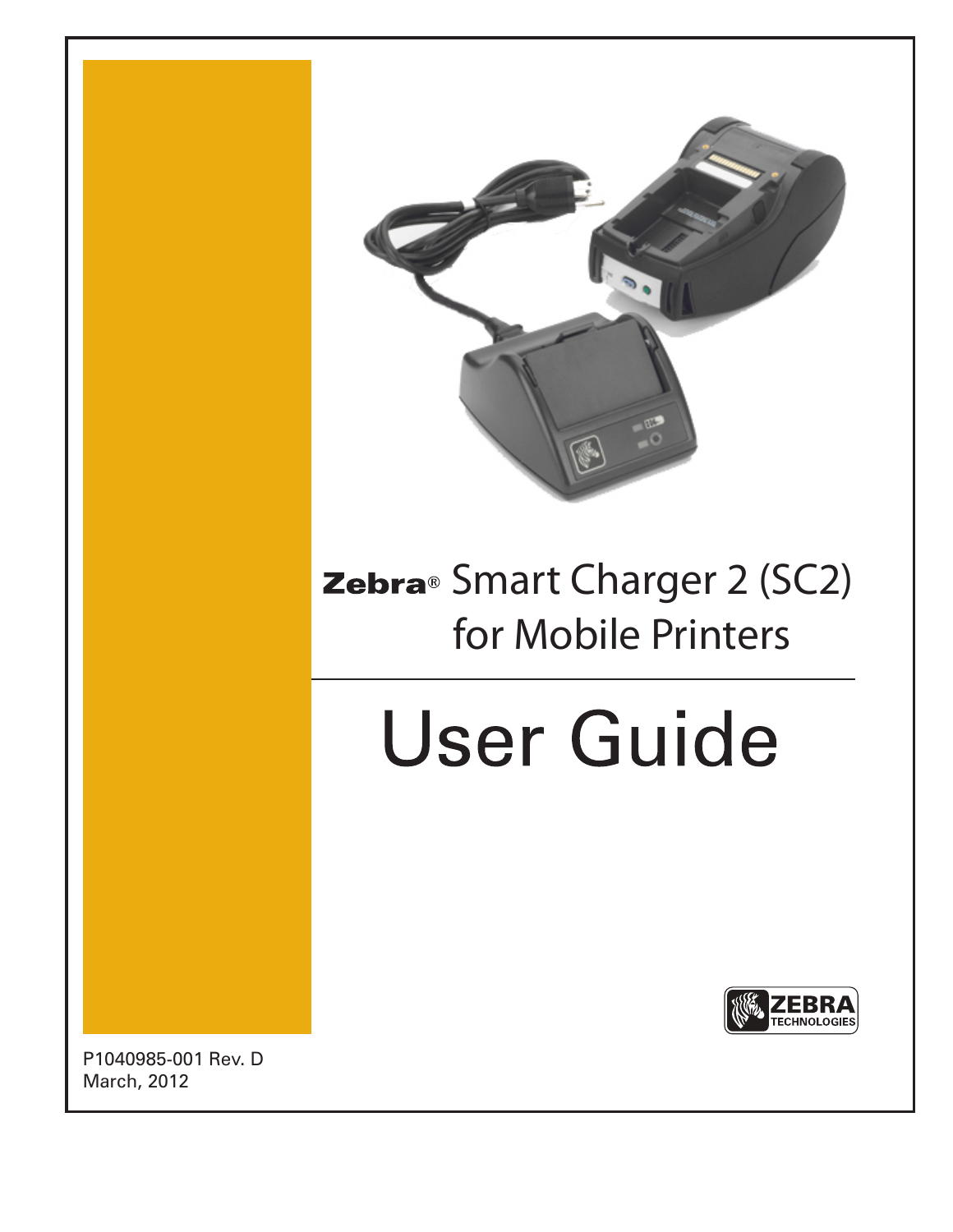# Table of Contents

| No Liability for Consequential Damage3 |  |
|----------------------------------------|--|
|                                        |  |
|                                        |  |
|                                        |  |
|                                        |  |
|                                        |  |
|                                        |  |
|                                        |  |
|                                        |  |
|                                        |  |
|                                        |  |
|                                        |  |
|                                        |  |
| Appendix A: Technical Specifications11 |  |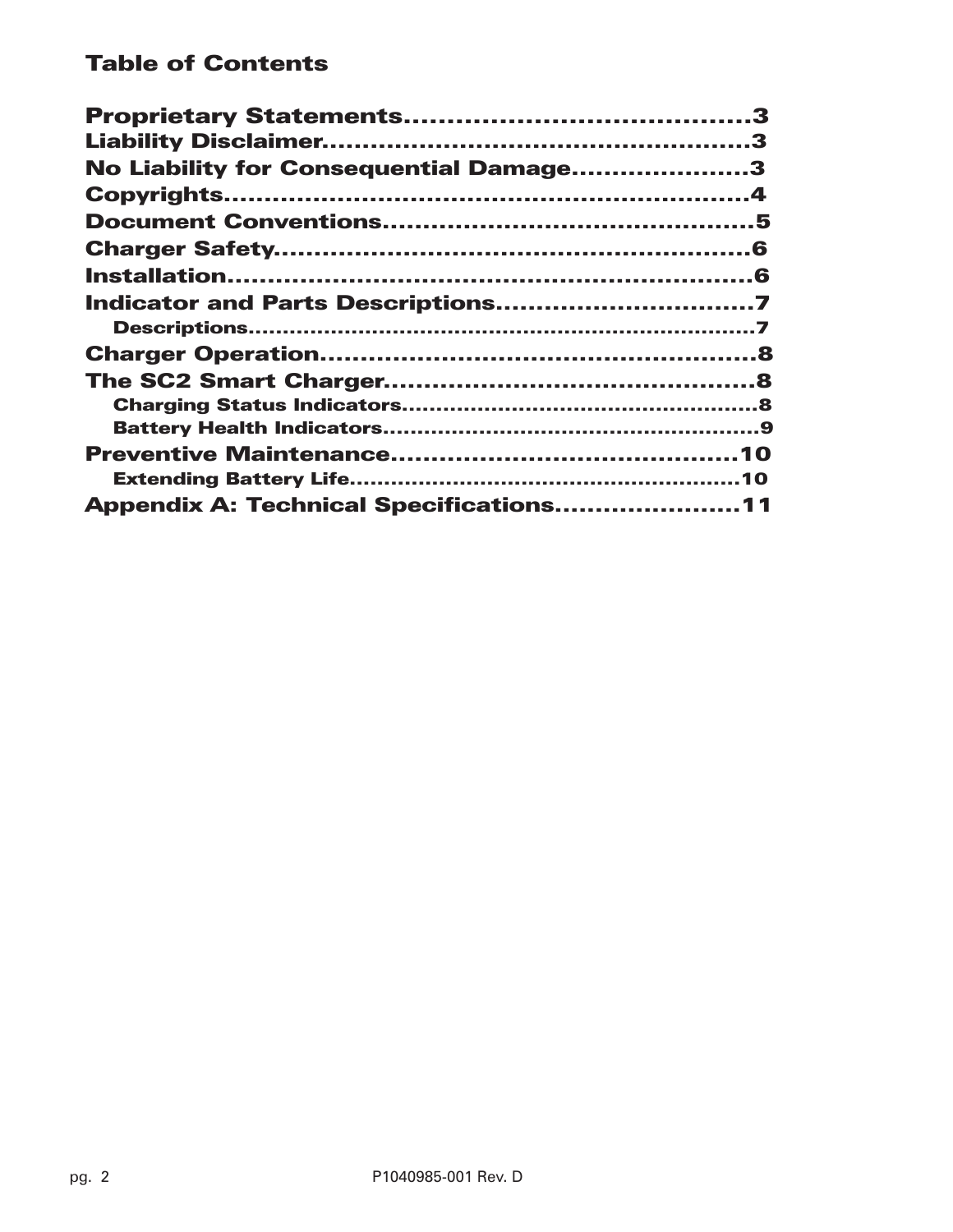# Proprietary Statements

This manual contains proprietary information of Zebra Technologies Corporation. It is intended solely for the information and use of parties operating and maintaining the equipment described herein. Such proprietary information may not be used, reproduced, or disclosed to any other parties for any other purpose without the expressed written permission of Zebra Technologies Corporation.

#### Product Improvements

Since continuous product improvement is a policy of Zebra Technologies Corporation, all specifications and signs are subject to change without notice.

Agency Approvals and Regulatory Information

- FCC part 15 Class B
- Canadian STD ICES-003 Class B
- EN55022 Class B
- EN55024 European Immunity Standard
- GB4943 Safety
- GB9254
- GB17625.1
- UL 60950
- IEC60950
- NOM(Mexico)
- SAA (Australia/New Zealand)
- C-Tick (Australia/New Zealand)
- CE (EU/EFTA)
- PSE (Japan)
- SABS (South Africa)
- S mark (Argentina)
- GOST-R (Russia)
- KC (Korea)
- SII (Israel)
- Ukrsepro (Ukraine)
- ST (Malaysia)

#### Liability Disclaimer

Inasmuch as every effort has been made to supply accurate information in this manual, Zebra Technologies Corporation is not liable for any erroneous information or omissions. Zebra Technologies Corporation reserves the right to correct any such errors and disclaims liability resulting therefrom.

#### No Liability for Consequential Damage

In no event shall Zebra Technologies Corporation or anyone else involved in the creation, production, or delivery of the accompanying product (including hardware and software) be liable for any damages whatsoever (including, without limitation, damages for loss of business profits, business interruption, loss of business information, or other pecuniary loss) arising out of the use of or the results of use

of or inability to use such product, even if Zebra Technologies Corporation has been advised of the possibility of such damages. Because some states do not allow the exclusion of liability for consequential or incidental damages, the above limitation may not apply to you.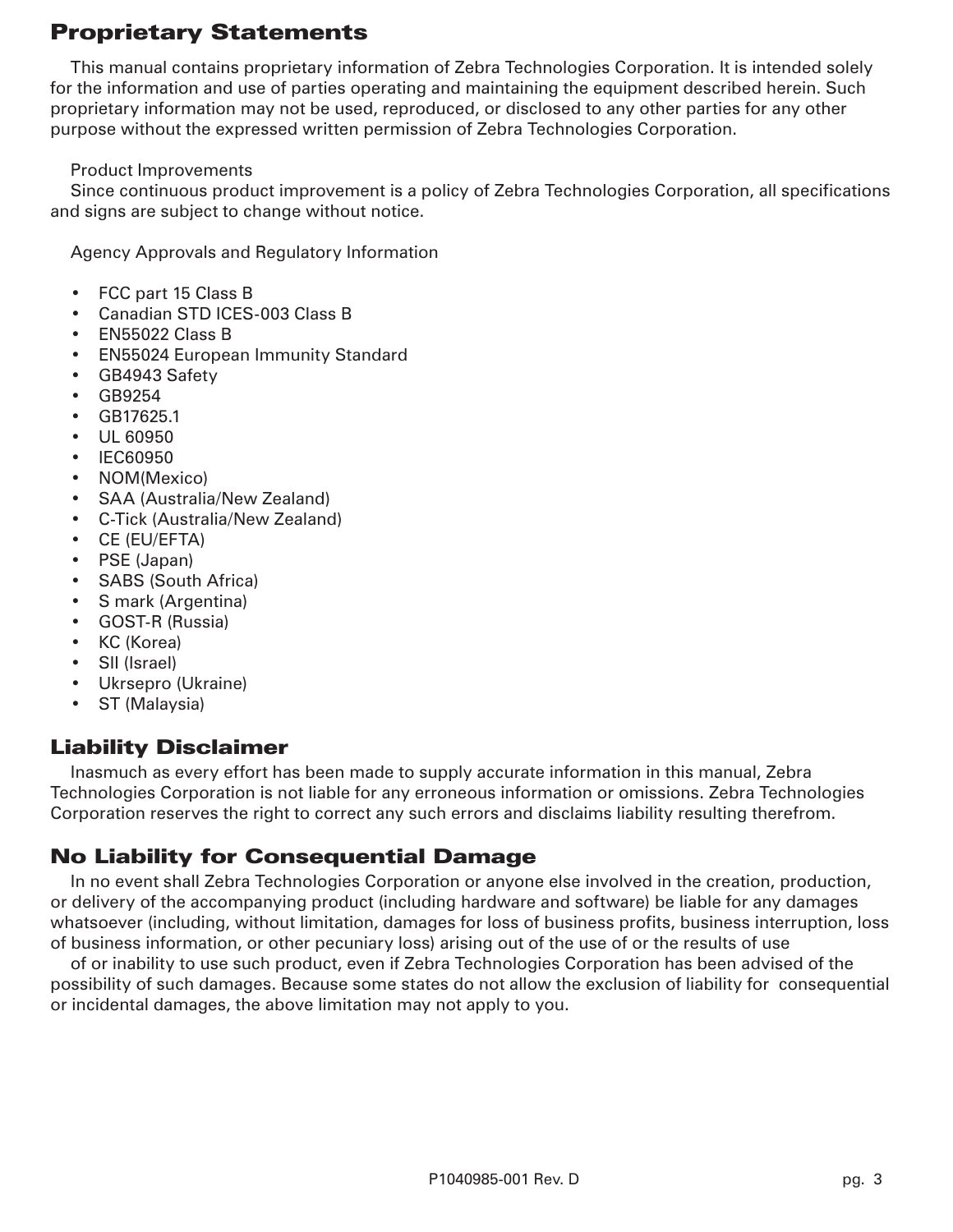# **Copyrights**

The copyrights in this manual and the label print engine described therein are owned by Zebra Technologies Corporation. Unauthorized reproduction of this manual or the software in the label print engine may result in imprisonment of up to one year and fines of up to \$10,000 (17 U.S.C.506). Copyright violators may be subject to civil liability.

This product may contain ZPL, ZPL II, and ZebraLinktm programs; Element Energy Equalizer Circuit; E3; and AGFA fonts. Software . ZIH Corp. All rights reserved worldwide.

ZebraLink and all product names and numbers are trademarks, and Zebra, the Zebra logo, ZPL, ZPL II, Element Energy Equalizer Circuit, and E3 Circuit are registered trademarks of ZIH Corp. All rights reserved worldwide.

Monotype , Intellifont and UFST are trademarks of Monotype Imaging, Inc. registered in the United States Patent and Trademark Office and may be registered in certain jurisdictions.

AndyTM , CG PalacioTM, CG Century SchoolbookTM, CG TriumvirateTM, CG TimesTM,

Monotype KaiTM, Monotype MinchoTM and Monotype SungTM are trademarks of Monotype Imaging, Inc. and may be registered in some jurisdictions.

HY Gothic HangulTM is a trademark of Hanyang Systems, Inc.

AngsanaTM is a trademark of Unity Progress Company (UPC) Limited.

Andale, Arial, Book Antiqua, Corsiva, Gill Sans, Sorts and Times New Roman are trademarks of The Monotype Corporation registered in the United States Patent and Trademark Office and may be registered in certain jurisdictions.

Century Gothic™, Bookman Old StyleTM and Century SchoolbookTM are trademarks of The Monotype Corporation and may be registered in certain jurisdictions.

HGPGothicB is a trademark of the Ricoh company, Ltd. and may be registered in some jurisdictions. UniversTM is a trademark of Heidelberger Druckmaschinen AG, which may be registered in certain jurisdictions, exclusively licensed through Linotype Library GmbH, a wholly owned subsidiary of Heidelberger Druckmaschinen AG.

Futura is a trademark of Bauer Types SA registered in the United States Patent and Trademark Office and may be registered in some jurisdictions.

TrueType is a trademark of Apple Computer, Inc. registered in the United States Patent and Trademark Office and may be registered in certain jurisdictions.

All other brand names, product names, or trademarks belong to their respective holders.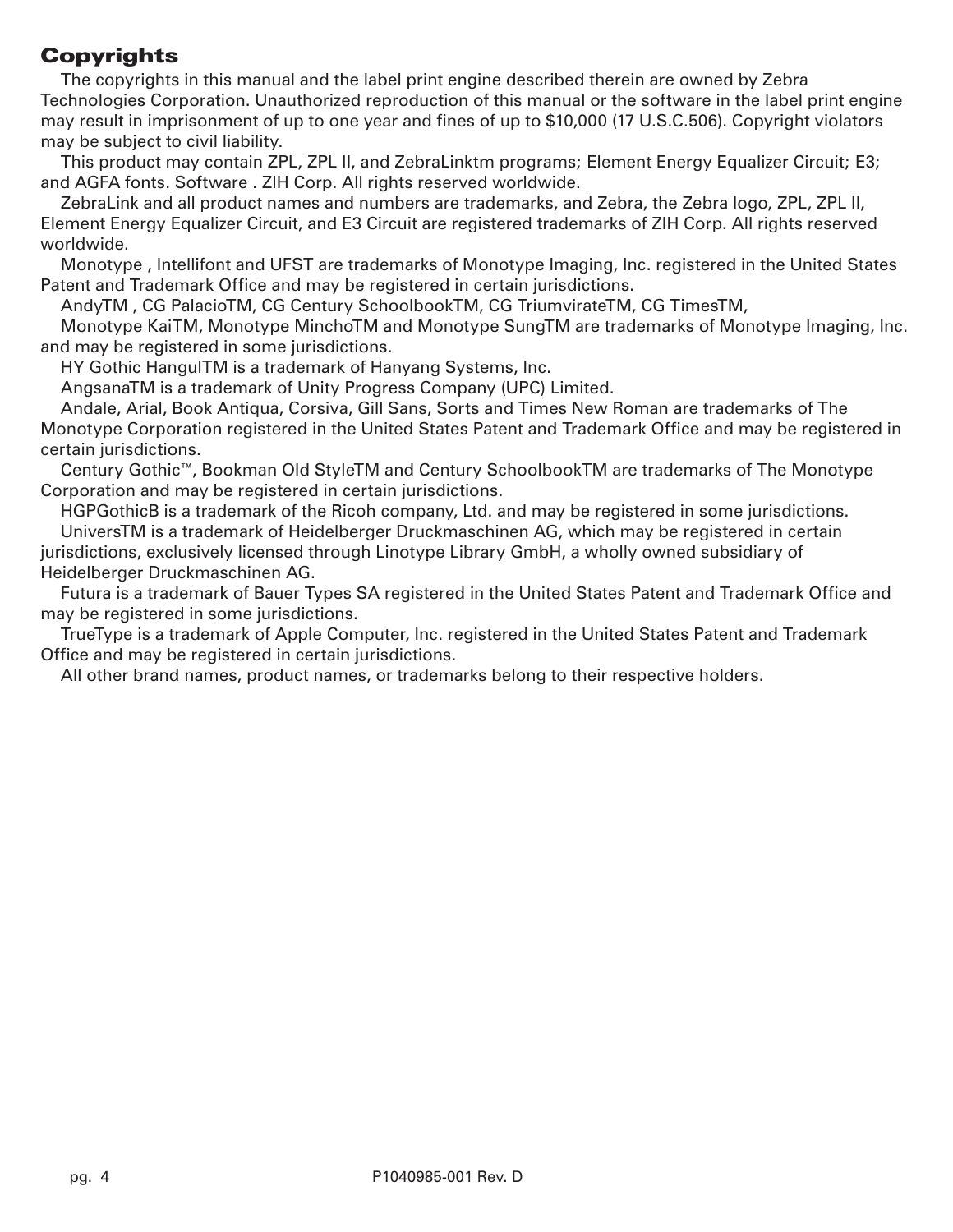# Document Conventions

The following conventions are used throughout this document to convey certain information:

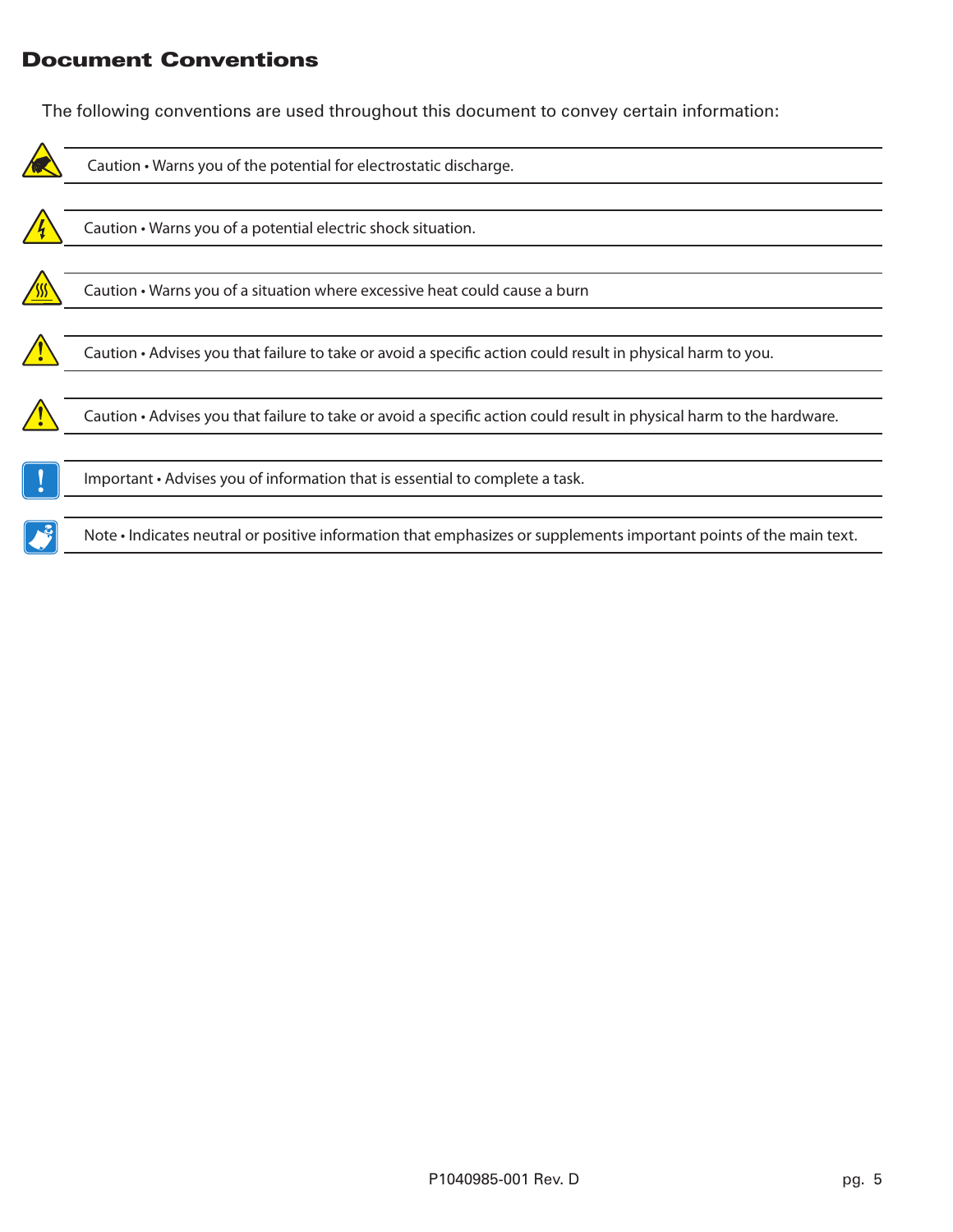# Charger Safety

The following notices emphasize certain information specific to the Smart Charger 2.



 Use care in locating the SC2. Do not block the ventilating slots on the bottom covers. Ensure that the charger is plugged into a power source which won't accidentally be turned off if you will be charging batteries overnight.

# Installation

The SC2 is intended to rest on a flat surface such as a table or shelf. It may be attached using the mounting holes shown in the diagram below.

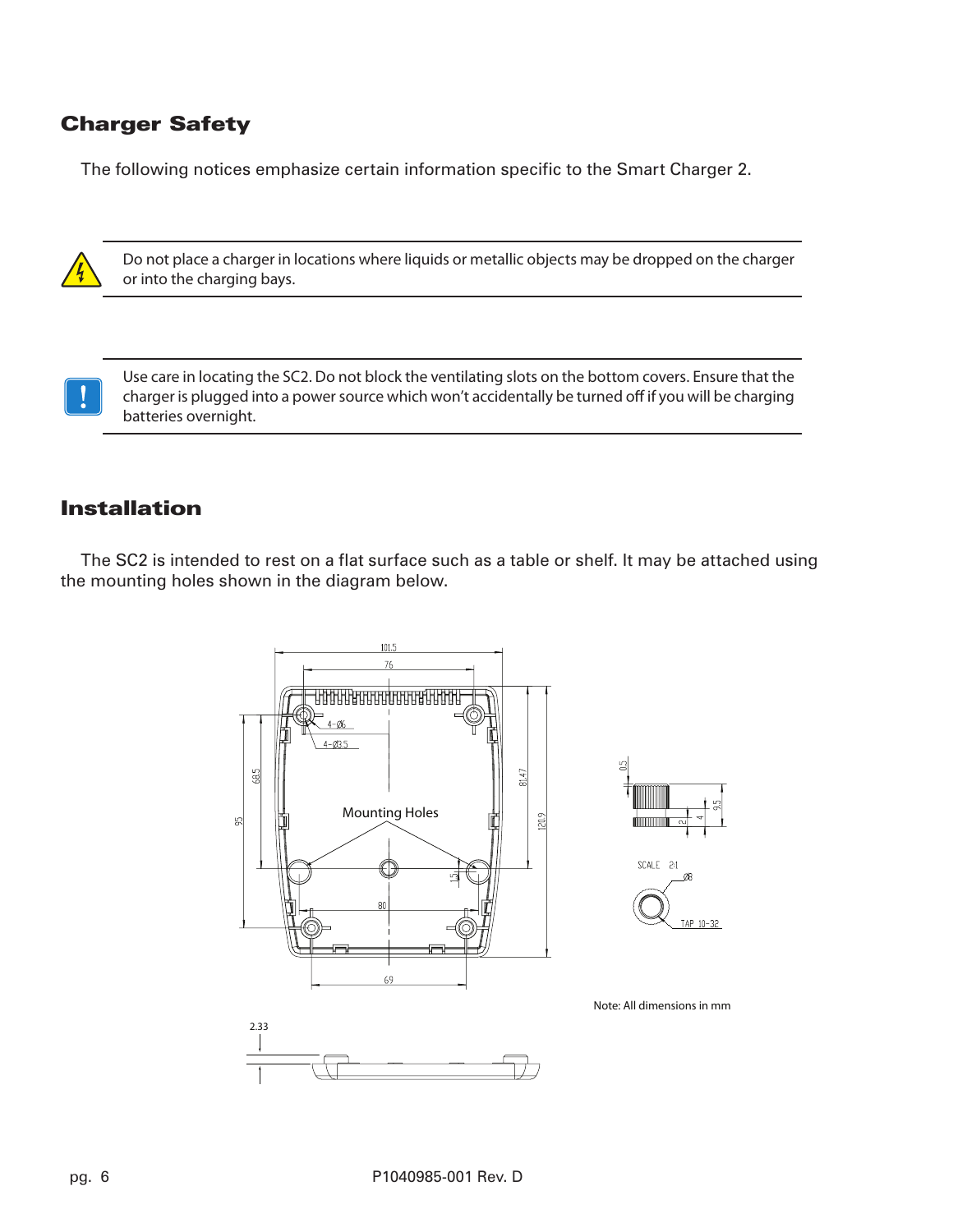# Indicator and Parts Descriptions



#### **Descriptions**

- 1. Battery Charging Indicator
- 2. Battery Health Indicator
- 3. Charging Bay
- 4. Battery Contact
- 5. AC Jack
- 6. Ventilating Slots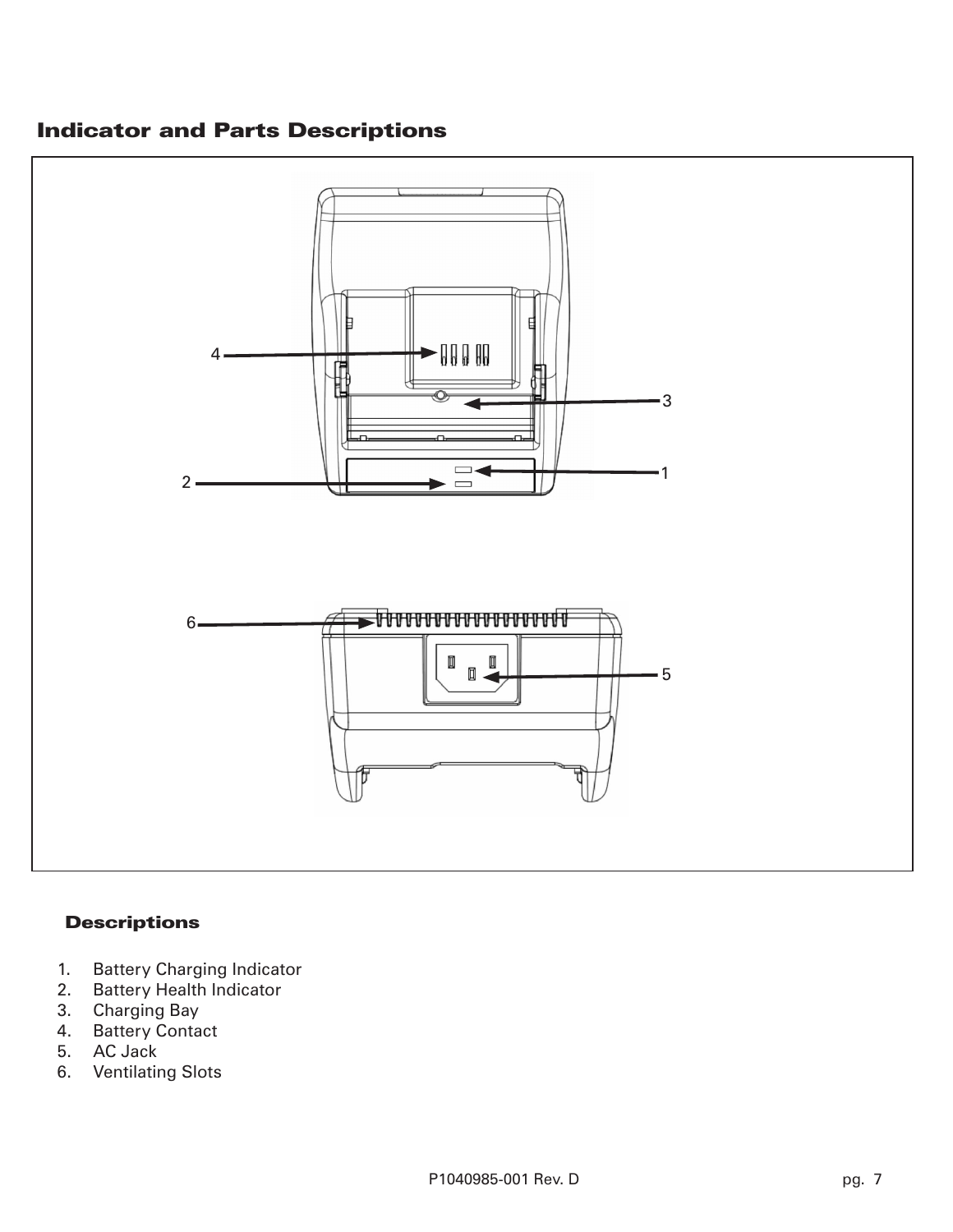# Charger Operation

The following table lists the batteries approved for use with the Smart Charger 2.



 Use of chargers not approved by Zebra specifically for use with the Zebra series of printers will void the warranty and could cause damage to the printer or the battery pack. Zebra is not responsible for any damage to equipment caused by the improper use of unauthorized equipment.

| <b>Description of Batteries Supported</b>         | <b>Part Number</b> |
|---------------------------------------------------|--------------------|
| Smart Battery for QLn220/320                      | P1031365-025       |
| Smart Battery for P4T, RW4-PS                     | AK18913-001        |
| Battery for QL 220/QL 320/QL 220 Plus/QL 320 Plus | AT16004-1          |
| Battery for QL 420/QL 420 Plus                    | AT16293-1          |
| Battery for RW 220                                | AK18026-002        |
| Battery for RW 420                                | AK17463-005        |

 Consult your Zebra sales representative or the factory for the appropriate full part number.

## The SC2 Smart Charger

The Smart Charger 2 is an AC fast charger with a universal 100 to 240, 50-60 Hz. VAC input. This charger is intended for charging the Lithium Ion (Li-ion) batteries pack that to be used in the Zebra mobile printers.

The Smart charger will charge a battery pack as fast as its charge level will allow, and then switch over to a maintenance charge to keep the charge at its maximum.

#### Charging Status Indicators

Plug the SC2 into the AC wall receptacle using the supplied power cable, and then insert the battery into the charging bay. The Battery Charging Indicator LED will report the charge status as per the following table.

| DC Power Input | Indicator | <b>Battery Status</b>                         |
|----------------|-----------|-----------------------------------------------|
| Present        | Green     | <b>Battery Not Present</b>                    |
| Present        | Green     | Battry Present & Fully Charged                |
| Present        | Yellow    | Charging                                      |
| Present        | Amber     | Fault                                         |
| Present        | Off       | <b>Present and Battery</b><br>$Health = POOR$ |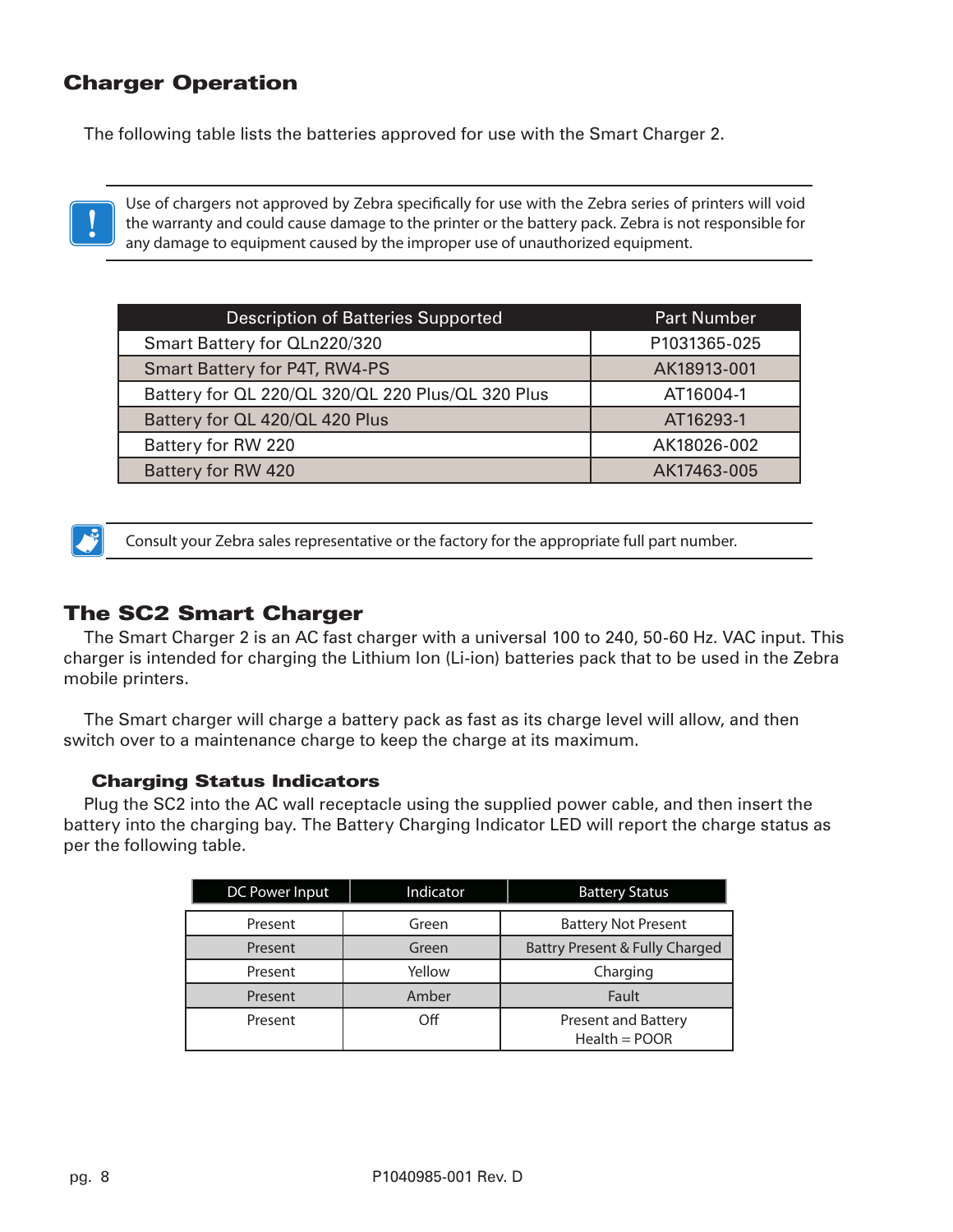#### Battery Health Indicators

The SC2 features a tri-color (Yellow/Green/Amber) LED to indicate the health of the battery pack. An evaluation of the battery health begins upon insertion of the battery in the charger and results in the appropriate LED being illuminated as shown below.

| <b>Battery</b>                  | Indicator       | <b>Health Status</b>                 |
|---------------------------------|-----------------|--------------------------------------|
| None or non-smart               | Off             | BATTERY/POWER NOT PRESENT            |
| <b>Smart battery</b><br>present | Green           | <b>GOOD</b>                          |
| Smart battery<br>present        | Yellow          | <b>REPLACE</b>                       |
| <b>Smart battery</b><br>present | Flashing yellow | REPLACE (NEAR END OF USEFUL<br>LIFE) |
| Smart battery<br>present        | Amber           | POOR (NO LONGER USABLE)              |

| Ensure that the charger has been installed properly per the charger instruction manual. |
|-----------------------------------------------------------------------------------------|
|                                                                                         |
| Ensure that the SC2 is plugged into the appropriate AC wall receptacle.                 |
|                                                                                         |
| Remove any protective shrink-wrap and labels from all battery packs prior to first use. |
|                                                                                         |
| Snap the battery pack into the charging bay until it stops.                             |
|                                                                                         |
| The battery health indicatior will be Amber if the battery is improperly inserted.      |
|                                                                                         |
| The battery must be fully charged before being installed in the printer.                |
|                                                                                         |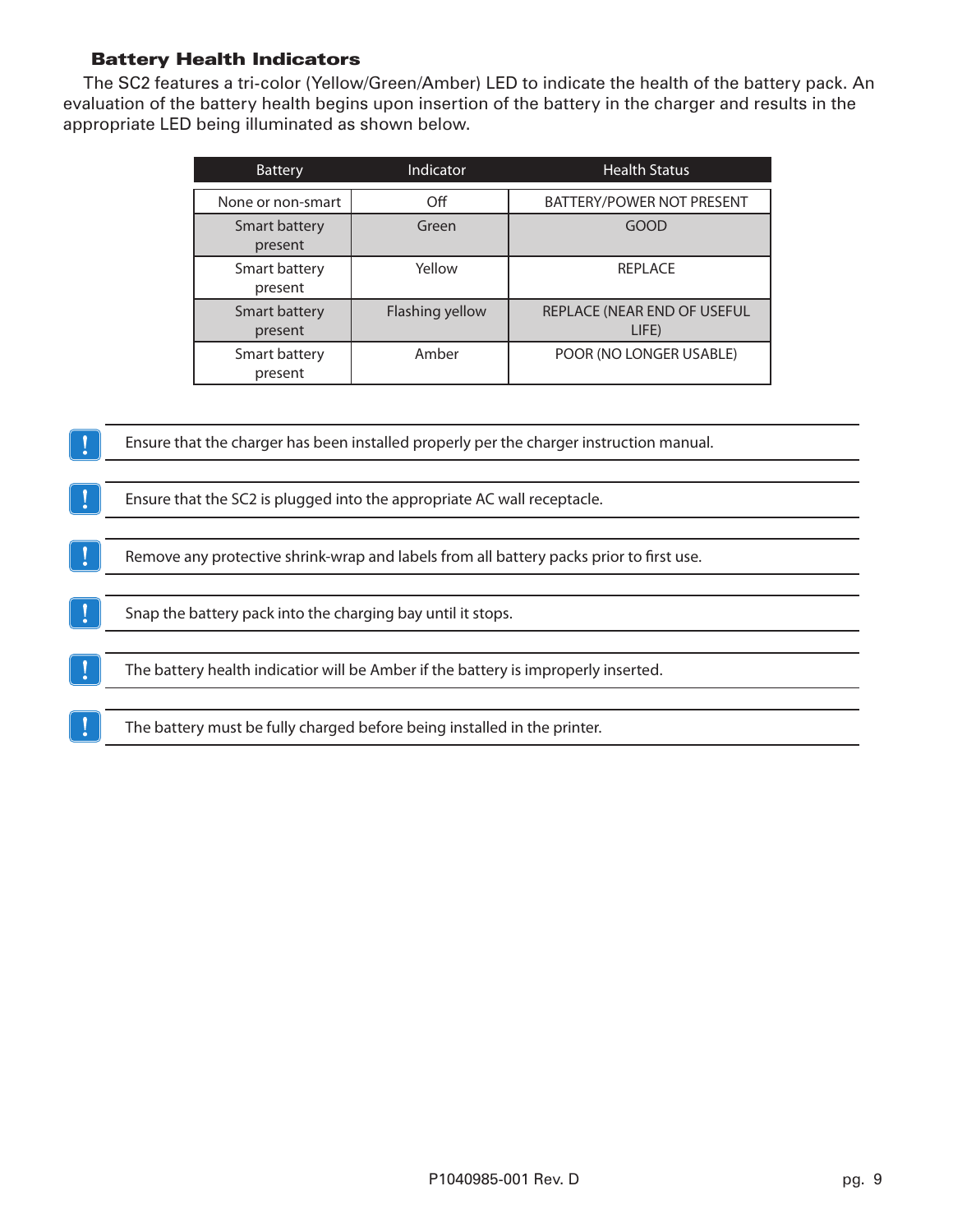# Preventive Maintenance

#### Extending Battery Life

• Avoid exposing the battery to direct sunlight or temperatures over 104  $\degree$ F (40  $\degree$ C).

• Always use a Zebra charger designed specifically for Lithium-Ion batteries. Use of any other kind of charger may damage the battery.

• Use the correct media for your printing requirements. An authorized Zebra re-seller can help you determine the optimal media for your application.

• If you print the same text or graphic on every label, consider using a preprinted label.

- Choose the correct print darkness and print speed for your media.
- Use the LCD display backlight only when necessary. Turn it off whenever it is not needed.

• Remove the battery from the printer if it won't be used for a day or more and you're not performing a maintenance charge.

• Consider purchasing an extra battery.

• Remember that any rechargeable battery will lose its ability to maintain a charge over time and can be recharged only a finite number of times before it must be replaced.

 Always dispose of used batteries properly.